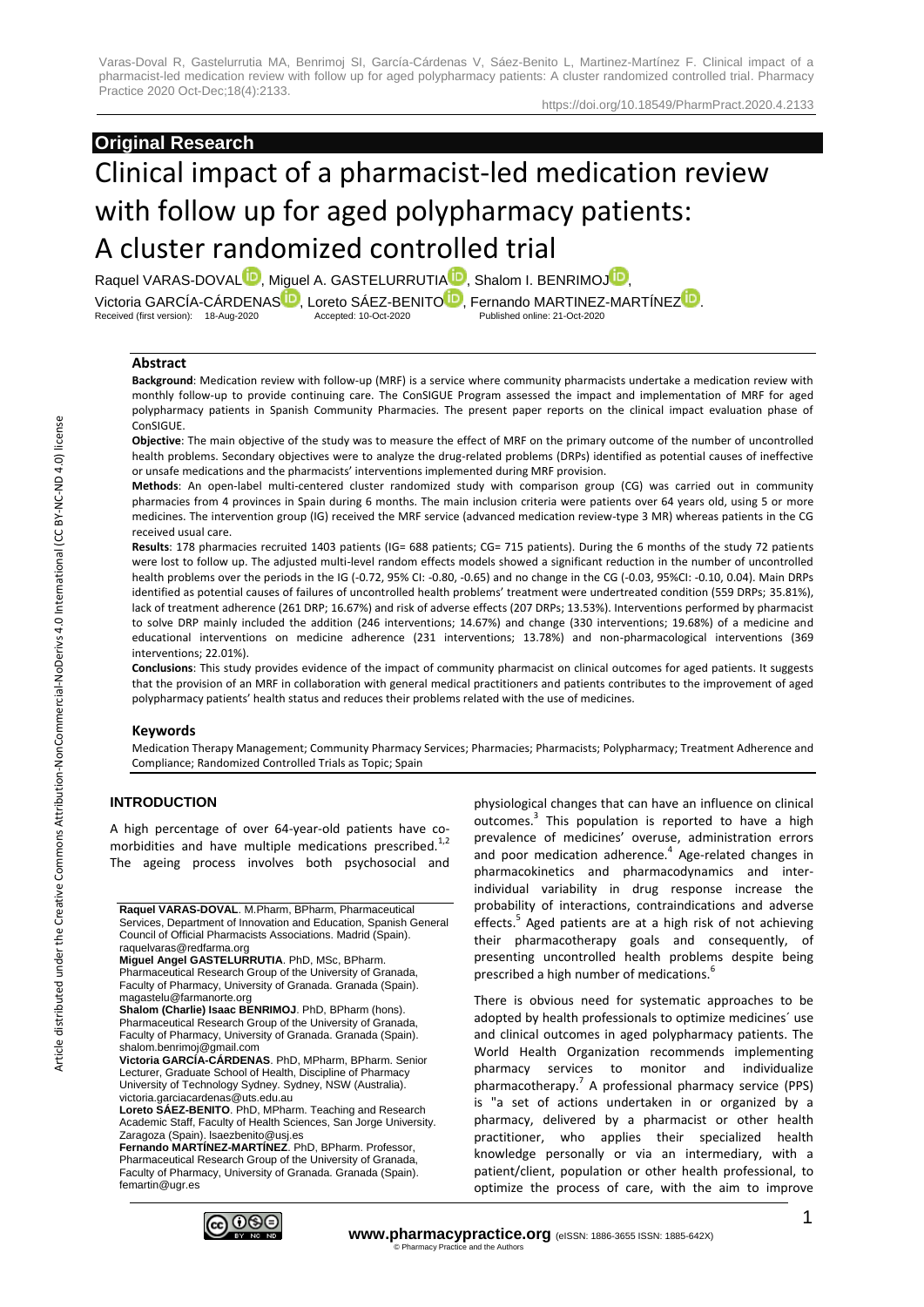health outcomes and the value of healthcare".<sup>8</sup> There are a wide range of professional pharmacy services, from the simple provision of medicines information to more clinically complex such us medication review, disease state management and prescribing.<sup>9</sup> A Medication Review with Follow up (MRF) is a professional service where community pharmacists collaborate with other members of the health care team and the patient to prevent and solve drug related problems (DRP) for the improvement of clinical outcomes.<sup>10</sup> MRF healthcare plans include tailored interventions and a monitoring process to improve the level of control of health problems. The important philosophical and operational difference to the usual type 3 or advanced medication review is that although not having access to medical records MRF has a protocol that includes a follow up over a period of time and is focused on clinical outcomes particularly control of the disease.<sup>11</sup>

There is a continuing controversy around the effectiveness of PPS including medication reviews. Two recent overviews of the scientific literature found high and moderate strength of evidence for the positive effect of certain PPSs on reducing the number and improving the appropriateness of medicines, but limited evidence on clinical outcome indicators. $12,13$  The authors concluded that, since PPS are complex interventions, there was a need of carrying out studies with high internal validity that measure their short-term impact by means of surrogate clinical outcome variables, such as the control of health problems.<sup>12</sup> On the other hand, studies with high external validity are also required to ensure positive outcomes in the later stage of service implementation in real practice. The Medical Research Council guidelines for the development and evaluation of complex interventions, recommends the use of cluster randomized designs, with both process and outcome assessment, to achieve not only effective but also reproducible services and interventions.<sup>1</sup>

A national program was launched in Spain, called conSIGUE, to measure the clinical, economic and humanistic effectiveness of the MRF service on aged polypharmacy patients. This paper presents the results associated with the clinical impact of the service.

The objectives were (1) to describe the effectiveness of MRF provision for aged polypharmacy patients on the number of uncontrolled health problems, (2) to identify DRPs potentially related to uncontrolled health problems along with pharmacists' interventions carried out during MRF provision.

# **METHODS**

# **Design and setting**

An open-label multi-centered cluster randomized controlled study was carried out in 178 volunteer community pharmacies from 4 provinces in Spain selected by the General Council of Spanish Pharmacist (Gipuzkoa, Granada, Las Palmas and Santa Cruz de Tenerife) during eight months (May 2012-Jan 2013). Pharmacies in the intervention group (IG) provided the MRF service whereas comparison group (CG) pharmacies provided usual care and received no support on the provision of MRF. The Consort statement to improve reporting of cluster randomized controlled trials and minimize the risk of bias was applied.<sup>15</sup>

# **Patients**

Design of this study was previously tested in a one-month pilot study carried out in one Spanish province (Cádiz). Sample size was calculated based on the pilot data to detect a hypothesized reduction of 10% in the proportion of uncontrolled health problems in the IG compared to the CG, considering an alpha error of 0.05 with 80% power in a two-way bilateral contrast. According to this calculation, 393 patients in each group would be required. Applying the standard criteria for cluster randomized trials, this initial sample size was multiplied by a design effect (DE) of 1.1854 to have into account the clustering effect of randomization at pharmacy level. The DE was calculated as follows:

$$
DE = 1 + (nc - 1) * IC
$$

The ICC in the present work (0.0206) was calculated from the pilot study, and the mean cluster size was assumed to be 10 patients.<sup>16</sup> A 12% inflation was applied to prevent the possibility of unequal cluster sizes. $^{17}$  In addition, a potential loss at follow-up of 20% was estimated. Therefore, a minimum of 1,230 aged polypharmacy patients were required. Local pharmacist associations offered all pharmacies within their area the voluntary participation on the program and those pharmacies that accepted were randomized into intervention and control group. Within each pharmacy, patients were selected by convenience sampling to facilitate the access to patients and their physicians, according to the following criteria: patients over 64 years old, using five or more medicines for a period longer than six months and giving their informed consent to participate in the study.

# **Intervention**

Pharmacies in the intervention group (IG) provided MRF during 6 months using the Dader method.<sup>10,11</sup> The Dader method for MRF includes three stages: (1) Analysis of patients' medication therapy: face to face patients' interview to obtain information on their health problems and medicines, assessment of the pharmacotherapy to identify uncontrolled health problems as well as DRPs potentially related to pharmacotherapy failures. (2) Care plan: Interventions directed to the physician or to the patient to prevent or solve drug related problems and improve the level of control of health problems. Pharmacists-physician communication was agreed with the patient and it could have been both oral (by phone or faceto-face) and written (a letter given to patients). (3) Follow up: Visits with the patient on a monthly basis for the assessment of interventions' results and continuance with patients' care plan. Further details of the intervention elements are provided in TiDier Checklist (available at the Online appendix).<sup>18</sup> Pharmacists within the IG were trained both for data collection and for MRF provision. Before the beginning of the study, they received a 5-day off-site training program on service provision, pharmacotherapy issues in treating patients, disease state management, evidence-based practice, communication with the patient and with other health professionals, data collection and clinical cases. During service provision, they received on-

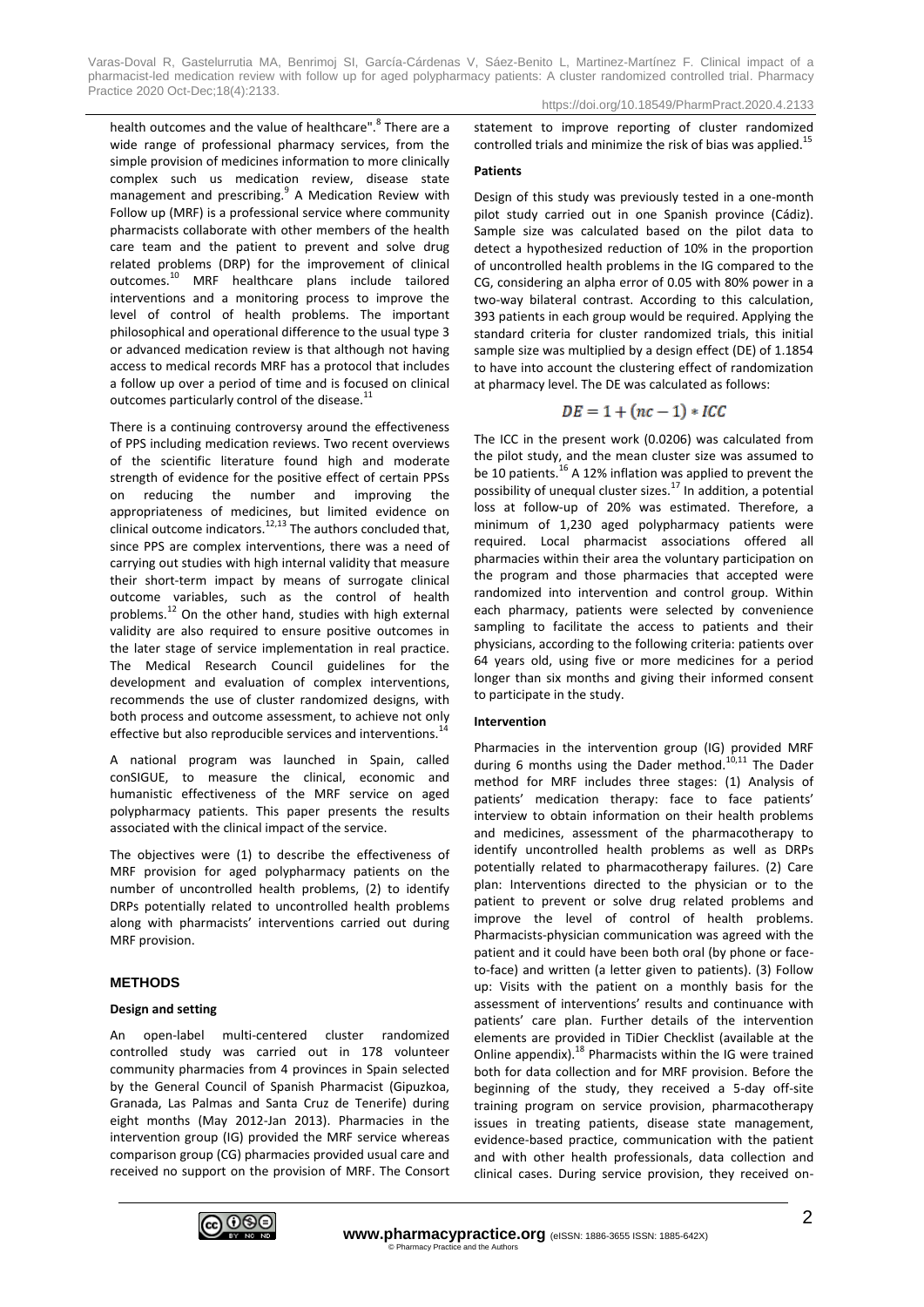

Figure 1. Flow diagram of patients IG: intervention group; CG: comparison group

site support by a practice change facilitator (monthly visits as well as weekly telephone and email contact). Pharmacists within the CG attended a course on data collection and did not receive any information on MRF service.

## **Study outcomes**

Assessment of control of health problems: Documentation on clinical history, including disease and medication history, were provided by the patient. The number of uncontrolled health problems, classified by means of International Classification of Primary Care, was assessed based on the achievement or not of the desired therapeutic outcomes for each individual patient, in 6 different points in time (on monthly basis). $19$  A combination of three different assessment criteria were used by the pharmacist, depending on the nature of the health problem, under the supervision of the facilitator of practice change: (1) achievement of desired values of the clinical parameters of control based on clinical guidelines recommendations, (2) improvement or resolution of signs or symptoms based on clinical information provided by the patient (3) achievement of the desired prevention by means of the patients' self-reported adherence to the treatment. Several covariables were collected: age, gender, education level, civil status, number of health problems, and the number of medicines at each study period. DRP identified by the pharmacist were recorded according to Foro agreement (a Spanish national committee of professional and university representative). 10

#### **Statistical analysis**

Data analysis was performed using PASW v-18.0. P-values less than 0.05 (p<0.05) were interpreted as statistically significant. Clustered data were analyzed using a multilevel model that included repeated measures in 6 different points and accounted for the clustering effect of the randomization at the pharmacy level.<sup>15</sup> The initial multilevel random effects model for the outcome included all four nested levels (province, pharmacy, pharmacist and patient) and random effect for data collection point with an independent covariance structure. There were other independent variables collected on patients at 6 timepoints that were included in the multi-level random effects linear model to account for other factors that might explain the change in the outcome over time and its variability at any given time, using a stepped approach. An interaction term of intervention/comparison group and time-point was included to estimate the outcome at each time-point. To show the number of uncontrolled health problems (by study group) at each time-point, marginal means were estimated to explore if there were changes in the outcome over time and if these changes were different in the study groups accounting for other factors.

#### **Ethical considerations**

The study was approved by 'Virgen de las Nieves Hospital Clinical Research Ethics Committee'. Patients gave informed consent to participate in the study and for publication.

# **RESULTS**

178 pharmacies (250 pharmacists) initially recruited 1,403 patients (IG=688 patients and CG=715 patients). Mean number of patients/pharmacies were 7.88 (SD=2.40). A total of 1,331 patients (94.9%) completed the study; 72 patients were lost to follow up and excluded from the analysis (Figure 1).

Socio-demographic characteristics of patients and baseline data are described in Table 1. Study groups presented statistically significant differences for the level of education, mean number of medicines, health problems and uncontrolled health problems. At baseline, a mean number of 4.65 (SD=1.66) conditions per patient were assessed by community pharmacists as controlled or uncontrolled using the mentioned assessment criteria and a mean number of 7.74 (SD=2.50) medicines per patient were studied by pharmacists in the IG to identify DRPs. Patients in the IG presented a significantly higher number of conditions (4.35 vs 4.96: p=0.001), uncontrolled health problems (1.46 vs 0.73: p<0.001) and medicines (7.39 vs 7.74: p=0.009) compared to patients in the CG.

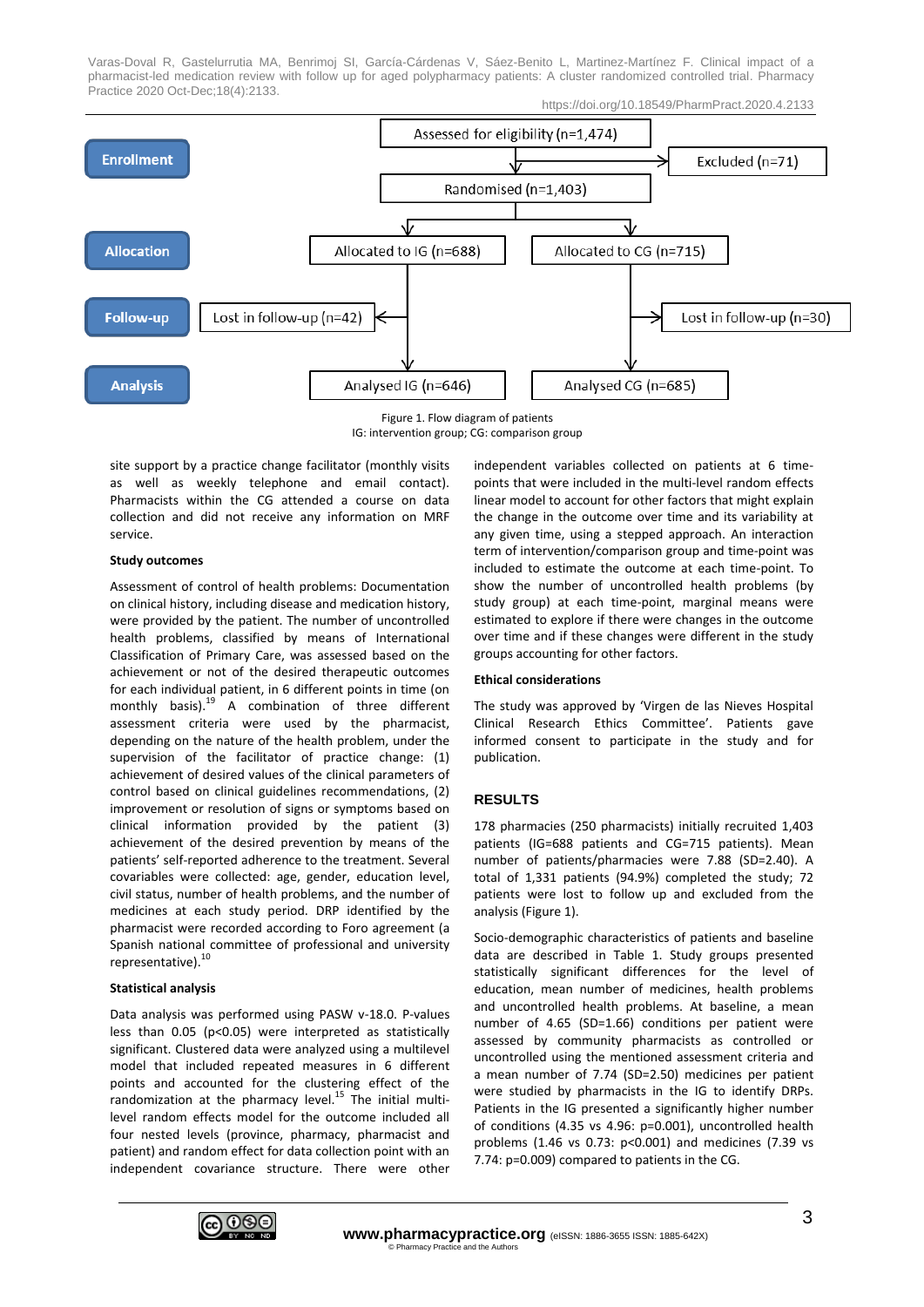https://doi.org/10.18549/PharmPract.2020.4.2133

|                                                      | valid<br>$(n=1403)$ | <b>Summary Statistic</b>          |                                        |         |
|------------------------------------------------------|---------------------|-----------------------------------|----------------------------------------|---------|
| Characteristic                                       |                     | <b>Control Group</b><br>$(n=715)$ | <b>Intervention Group</b><br>$(n=688)$ | p-value |
| Age; mean (SD)                                       | 1403                | 74.92 (6.59)                      | 75.34 (6.46)                           | 0.243   |
| Gender: Female; n (%)                                | 1396                | 441 (61.7)                        | 409 (60.1)                             | 0.535   |
| Partner Status: with partner; n (%)                  | 1242                | 384 (59.3)                        | 355 (59.8)                             | 0.856   |
| Education; n (%)                                     | 1174                |                                   |                                        | 0.004   |
| No formal education                                  |                     | 116(18.7)                         | 149 (27)                               |         |
| Completed primary education                          |                     | 313 (50.3)                        | 239 (43.3)                             |         |
| Completed secondary education                        |                     | 135 (21.7)                        | 106 (19.2)                             |         |
| Completed university education                       |                     | 58 (9.3)                          | 58 (10.5)                              |         |
| Number of medicines; mean (SD)                       | 1403                | 7.39(2.37)                        | 7.74(2.50)                             | 0.009   |
| Number of health problems                            | 1403                | 4.35(1.49)                        | 4.96(1.76)                             | < 0.001 |
| Number of uncontrolled health problems; median (IQR) | 1403                | $0.73(0.66-0.8)$                  | 1.46 (1.36-1.56)                       | < 0.001 |

## **Effect of MRF on the number of uncontrolled health problems**

Over the 6 months of the study, there was a statistically significant reduction in the number of uncontrolled health problems in the IG (-0.81, 95%CI: -0.89, -0.73) while there was no significant change in the CG (-0.05, 95%CI: -0.1, 0.0002).

Figure 2 shows the prevalence of each type of uncontrolled health problems (International Classification of Primary Care) at baseline.<sup>19</sup> The most frequent uncontrolled health conditions identified by pharmacists were, psychological problems (17.08% in the IG and 27.19% in the CG), musculoskeletal problems (16.09% in the IG and 14.83% in the CG) and general and unspecified conditions (10.33% in the IG and 16.92% in the CG). There were no statistically significant differences among the groups before the interventions for any of the categories of health problems, except for cardiovascular (p=0.007) and endocrine (p=0.001) conditions which were more prevalent in the IG.

On accounting for the nested data collection in the multilevel random effects model (Table 2), the patients in the IG had statistically significantly more uncontrolled health problems (mean difference 0.66, 95%CI: 0.51, 0.82) than the CG at baseline, which remained on adjustment for other factors (gender, partner status, education, number of patient drugs, quality of life). Marginal mean effects calculated by means of this model show the change in the difference in number of uncontrolled health problems between the two groups over the periods (Table 3). In the unadjusted model, there is no significant difference in the number of uncontrolled health problems between IC and CG by the end of the timeframe (mean difference at 6th month -0.06, 95%CI: -0.20, 0.09). There is a significant mean reduction over the 6 months in the IG of -0.76 health problems (95%CI: -0.83, -0.69) compared to a nonsignificant reduction over the 6 months in the CG (-0.04, 95%CI: -0.10, 0.03). This change was also obtained in the multilevel analysis performed to control for baseline differences between groups, age, gender, partner status, education, number of patient´s drugs, quality of life measured by validated tool EuroQol, as well as the number of emergency room visits and hospital admissions in the prior 6 months (Table 2). On accounting for these factors, a



Figure 2. Type of baseline uncontrolled health problems in the IG and CG

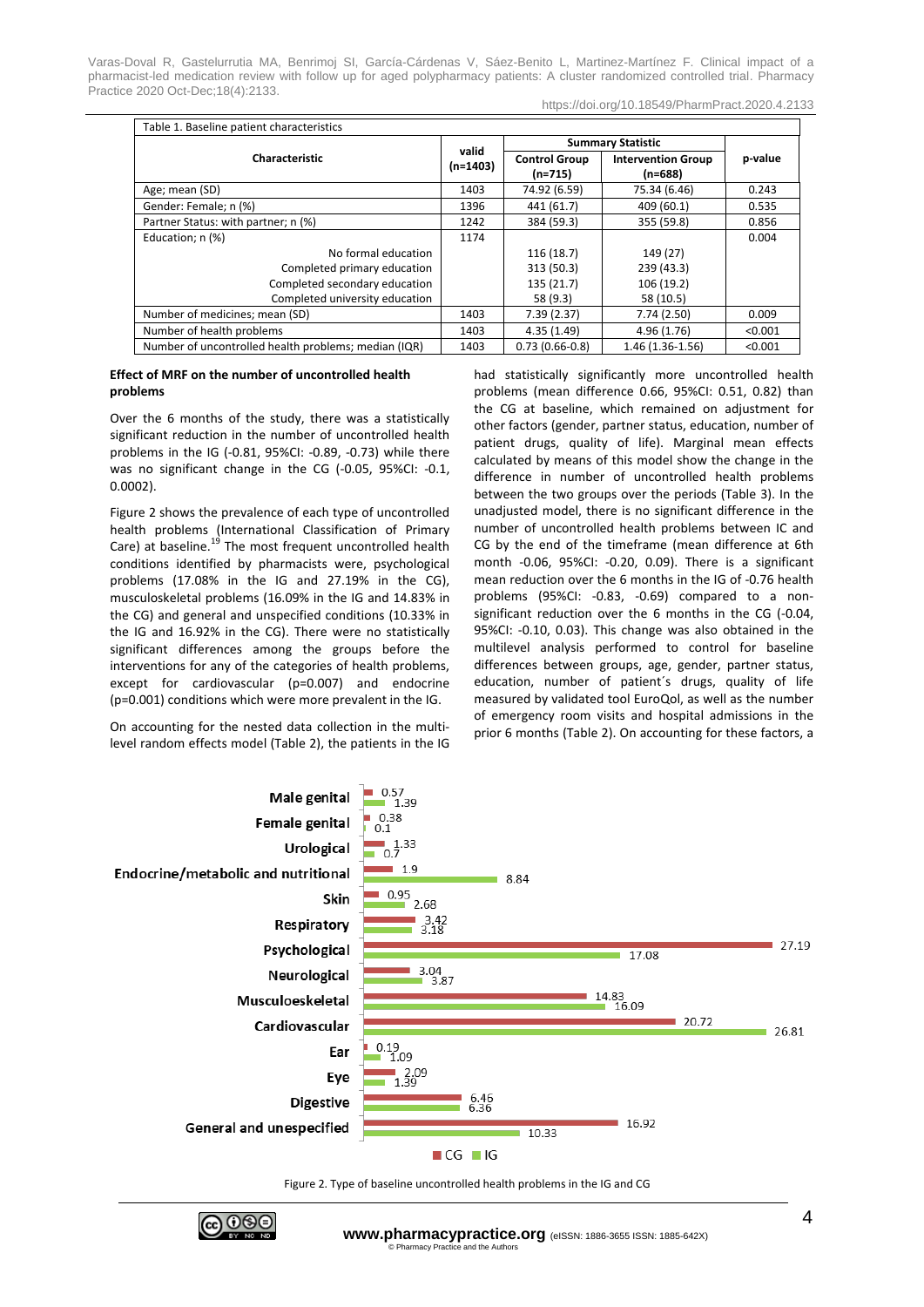https://doi.org/10.18549/PharmPract.2020.4.2133

| Table 2. Associations with Number of uncontrolled health problems: Multilevel mixed-effects linear regression models* |                                        |                               |  |  |  |  |
|-----------------------------------------------------------------------------------------------------------------------|----------------------------------------|-------------------------------|--|--|--|--|
|                                                                                                                       | Number of uncontrolled health problems |                               |  |  |  |  |
| Variable; mean (95%CI)                                                                                                | <b>Univariate</b>                      | <b>Multivariable</b>          |  |  |  |  |
| Intervention vs Control group                                                                                         |                                        |                               |  |  |  |  |
| Difference between intervention and control groups at baseline                                                        | 0.66(0.51, 0.82)                       | 0.66(0.5,0.81)                |  |  |  |  |
| Age                                                                                                                   |                                        |                               |  |  |  |  |
| Change per 10-year increase of age of patient at any given time-point                                                 | $-0.03$ $(-0.09, 0.04)$                |                               |  |  |  |  |
| Gender                                                                                                                |                                        |                               |  |  |  |  |
| Difference in Men compared to Women at any given time-point                                                           | $-0.36$ ( $-0.45,-0.28$ )              | $-0.24$ $(-0.34,-0.14)$       |  |  |  |  |
| Partner status                                                                                                        |                                        |                               |  |  |  |  |
| Difference in those Without Partner compared to With Partner at any time-point                                        | 0.11(0.01, 0.2)                        | $-0.02$ $(-0.12, 0.08)$       |  |  |  |  |
| Education                                                                                                             |                                        |                               |  |  |  |  |
| Difference in those with Primary Studies compared to No studies at any time-point                                     | $-0.09$ $(-0.22, 0.05)$                | $-0.01(-0.14, 0.11)$          |  |  |  |  |
| Difference in those with Secondary Studies compared to No studies at any time-point                                   | $-0.28$ ( $-0.45,-0.12$ )              | $-0.09$ $(-0.24, 0.07)$       |  |  |  |  |
| Difference in those with University Studies compared to No studies at any time-point                                  | $-0.42$ ( $-0.62$ , $-0.23$ )          | $-0.18(-0.37,0.01)$           |  |  |  |  |
| Number of patient's drugs                                                                                             |                                        |                               |  |  |  |  |
| Change per increase of number of drugs at any given time-point                                                        | 0.11(0.095, 0.124)                     | 0.09(0.08, 0.11)              |  |  |  |  |
| <b>EQ5D Index Value</b>                                                                                               |                                        |                               |  |  |  |  |
| Change per increase of 0.1 in EQ5D Index Value at any given time-point                                                | $-0.06$ ( $-0.067$ , $-0.052$ )        | $-0.04$ ( $-0.05$ , $-0.03$ ) |  |  |  |  |
| <b>EQ5D VAS Scale</b>                                                                                                 |                                        |                               |  |  |  |  |
| Change per increase of 10 in EQ5D VAS scale at any given time-point                                                   | $-0.07$ $(-0.08,-0.06)$                | $-0.03$ $(-0.05,-0.02)$       |  |  |  |  |
| Number of ER visits in the six months prior to baseline                                                               |                                        |                               |  |  |  |  |
| Change per increase in ER visit in 6 months prior to baseline, at any given time-point                                | $0.01 (-0.02, 0.05)$                   | $-0.02$ $(-0.06, 0.01)$       |  |  |  |  |
| Number of hospital admissions in the six months prior to baseline                                                     |                                        |                               |  |  |  |  |
| Change per increase in Hospital Admissions in 6 months prior to baseline, at any given time-point                     | $-0.05$ $(-0.17, 0.06)$                | $-0.08$ $(-0.21, 0.06)$       |  |  |  |  |

significant reduction over the period in the IG (-0.72, 95%CI: -0.80, -0.65) no change in the CG (-0.03, 95%CI: - 0.10, 0.04) and a mean difference between groups at 6th month of -0.04, (95% CI: -0.19, 0.11) were obtained.

# **DRPs and pharmacists' interventions performed during the provision of MRF**

During the six months of the study, pharmacists providing the MRF identified a total of 1,561 DRPs which were considered as potential causes of ineffective or unsafe medications of a total of 1,529 uncontrolled health problems' treatment (Table 4). The most prevalent DRPs identified were, undertreated condition (559 DRPs; 35.81%), lack of treatment adherence (261 DRP; 16.7%) and risk of adverse effects (207 DRPs; 13.26%).

Pharmacists performed a total of 1,676 interventions in an attempt to solve the problems related to the use of medicines, a mean of 1.1 interventions per DRP (Table 5). The most frequent were the suggestion of adding a medicine (246 interventions; 14.67%) and medication substitution (330 interventions; 19.68%), as well as educational interventions on medicine adherence (231 interventions; 13.78%) and non-pharmacological advices (369 interventions; 22.01%). Pharmacists interventions were directed to the patient (790 interventions; 47.13%), to the physician (750 interventions; 44.73%), and both the patient and the physician (136 interventions; 8.12%) and they were accepted in 58.1% of the cases (974 interventions).

# **DISCUSSION**

This study reports important evidence that may clarify some key aspects around the existing controversy on the effectiveness of MRF in aged polypharmacy patients' clinical outcomes. $12,13$  To our knowledge, this is the first study using the control of health problems as a surrogate outcome indicator of PPS's impact in the aged population. Its methodology combines several essential recommendations for the assessment of complex interventions. <sup>14</sup> The detailed description of the intervention (TIDieR checklist) as well as the use of process indicators (DRPs) provides a reproducible intervention for other researchers and may contribute to a better understanding of the intervention. The use of a cluster-randomized controlled design allowed us to avoid contamination bias whereas the presence of a facilitator of practice change providing on-site support to pharmacists increased the quality of data collection, the fidelity of the intervention and decreased the assessment bias typical of non-blinded trials.

| Table 3. Number of uncontrolled health problems over time and difference between Intervention and Control Groups: Marginal Means predicted from |                                                         |                  |                                              |                     |                                                        |                                               |  |  |
|-------------------------------------------------------------------------------------------------------------------------------------------------|---------------------------------------------------------|------------------|----------------------------------------------|---------------------|--------------------------------------------------------|-----------------------------------------------|--|--|
| multilevel mixed-effects linear regression models*                                                                                              |                                                         |                  |                                              |                     |                                                        |                                               |  |  |
| <b>Time</b><br>period                                                                                                                           | Univariate model                                        |                  |                                              | Multivariable model |                                                        |                                               |  |  |
|                                                                                                                                                 | Mean (95% CI) number of<br>uncontrolled health problems |                  | Mean difference (95%CI)<br>between IG and CG |                     | Mean (95%CI) number of<br>uncontrolled health problems | Mean difference (95% CI)<br>between IG and CG |  |  |
|                                                                                                                                                 | Intervention                                            | Control          |                                              | Intervention        | Control                                                |                                               |  |  |
| Month 1                                                                                                                                         | 1.42 (1.16,1.68)                                        | 0.75(0.49, 1.01) | 0.66(0.51, 0.82)                             | 1.38(1.15, 1.6)     | 0.72(0.5, 0.94)                                        | 0.66(0.5,0.81)                                |  |  |
| Month 2                                                                                                                                         | 1.26(1.01, 1.52)                                        | 0.4(0.49, 1.00)  | 0.52(0.38, 0.66)                             | 1.23(1.01, 1.45)    | 0.71(0.5, 0.93)                                        | 0.52(0.37, 0.67)                              |  |  |
| Month 3                                                                                                                                         | 1.11(0.86, 1.37)                                        | 0.74(0.48,0.99)  | 0.38(0.23, 0.52)                             | 1.09(0.87, 1.31)    | 0.71(0.49, 0.92)                                       | 0.38(0.24, 0.52)                              |  |  |
| Month 4                                                                                                                                         | 0.96(0.7.1.22)                                          | 0.73(0.47.0.98)  | 0.23(0.09, 0.37)                             | 0.94(0.73, 1.16)    | 0.7(0.49, 0.92)                                        | 0.24(0.1, 0.38)                               |  |  |
| Month 5                                                                                                                                         | 0.81(0.55, 1.06)                                        | 0.72(0.47.0.98)  | $0.09$ ( $-0.06, 0.23$ )                     | 0.8(0.58, 1.02)     | 0.7(0.48,0.91)                                         | $0.1 (-0.04, 0.25)$                           |  |  |
| Month 6                                                                                                                                         | 0.66(0.4, 0.91)                                         | 0.71(0.46, 0.97) | $-0.06(-0.2,0.09)$                           | 0.65(0.43, 0.88)    | 0.69(0.47, 0.91)                                       | $-0.04$ $(-0.19, 0.11)$                       |  |  |
| *considering the variation over time and between Provinces, Pharmacy's and Pharmacists.                                                         |                                                         |                  |                                              |                     |                                                        |                                               |  |  |
| IG: intervention group; CG: control group; 95%CI: 95% confidence interval                                                                       |                                                         |                  |                                              |                     |                                                        |                                               |  |  |

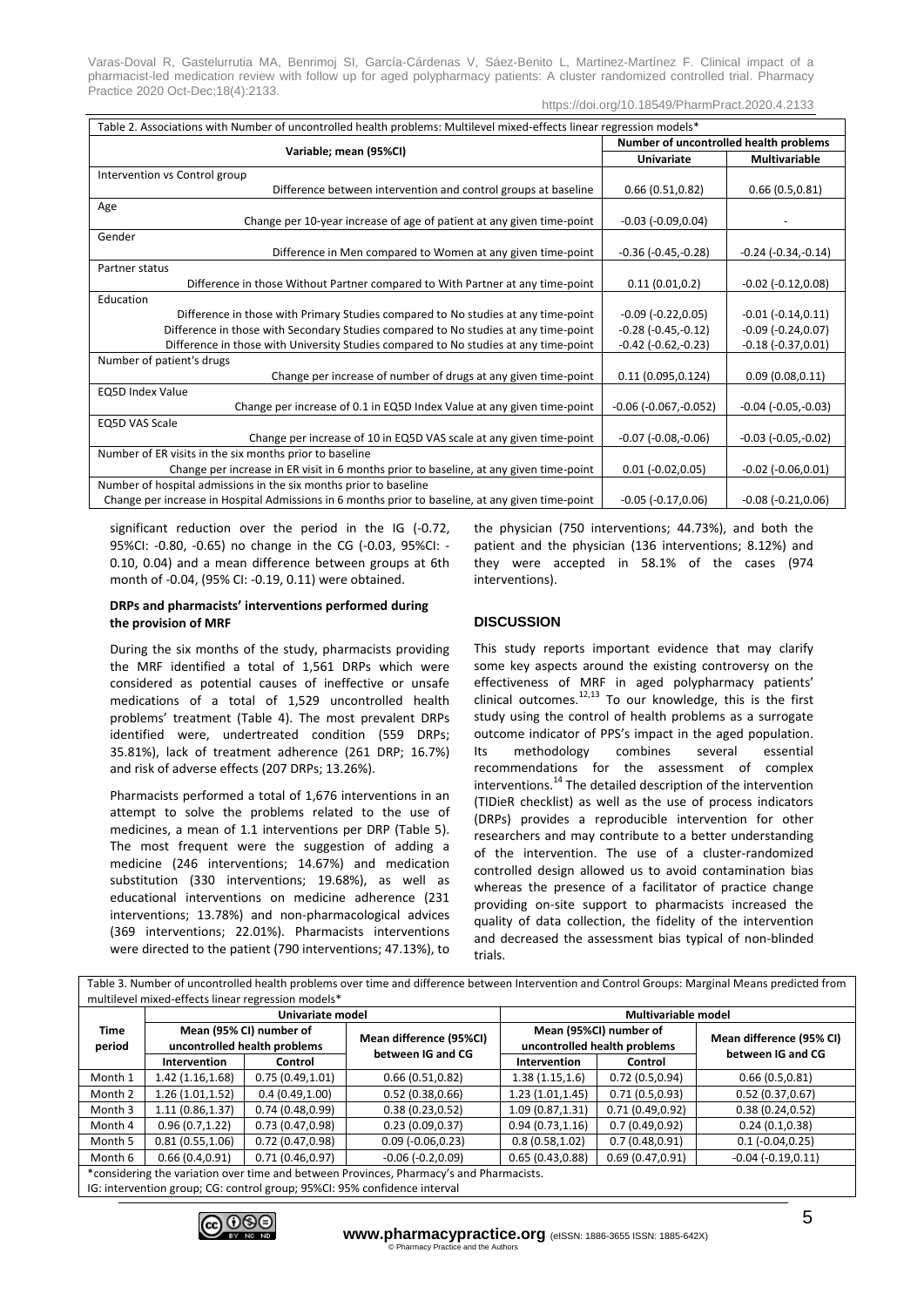| Table 4. Types of DRPs identified as potential causes of ineffectiveness or unsafety of uncontrolled health problems' treatment |             |             |             |             |             |             |
|---------------------------------------------------------------------------------------------------------------------------------|-------------|-------------|-------------|-------------|-------------|-------------|
|                                                                                                                                 | Month 1     | Month 2     | Month 3     | Month 4     | Month 5     | Month 6     |
|                                                                                                                                 | $(n=688)$   | $(n=669)$   | $(n=662)$   | $(n=661)$   | $(n=654)$   | $(n=646)$   |
| Total number of uncontrolled health problems with a DRP                                                                         | 349 (65.1%) | 391 (83.0%) | 274 (78.1%) | 213 (74.7%) | 197 (73.5%) | 105 (58.7%) |
| Wrong administration                                                                                                            | 21 (6%)     | 13 (3.3%)   | 10 (3.6%)   | 6(2.8%)     | 3(1.5%)     | $1(1.0\%)$  |
| Individual characteristics                                                                                                      | 28 (8%)     | 44 (11.3%)  | 30 (10.9%)  | 24 (11.3%)  | 27 (13.7%)  | 12 (11.4%)  |
| Contraindication                                                                                                                | $2(0.6\%)$  | 6(1.5%)     | 5(1.8%)     | $1(0.5\%)$  | 1(0.5%)     |             |
| Wrong dose/posology/lenght                                                                                                      | 40 (11.5%)  | 46 (11.8%)  | 29 (10.6%)  | 22 (10.3%)  | 17 (10.6%)  | 15 (14.3%)  |
| Duplicity                                                                                                                       | 8(2.3%)     | $8(2.0\%)$  | 4 (1.5%)    | 3(1.4%)     | 3(1.5%)     | $2(1.9\%)$  |
| Wrong prescription                                                                                                              | 9(2.6%)     | 9(2.3%)     | 5(1.8%)     | 3(1.4%)     | 4 (2.0%)    | $1(1.0\%)$  |
| Non-adherence                                                                                                                   | 77 (22.1%)  | 67 (17.1%)  | 37 (13.5%)  | 32 (15.0%)  | 29 (14.7%)  | 19 (18.1%)  |
| Interactions                                                                                                                    | 9(2.6%)     | 9(2.3%)     | $8(2.9\%)$  | 3(1.4%)     | 3(1.5%)     | $1(1.0\%)$  |
| Not necessary drug                                                                                                              | 5(1.4%)     | $3(0.8\%)$  | $3(1.1\%)$  | $1(0.5\%)$  | $2(1.0\%)$  | $2(1.9\%)$  |
| Other conditions that affect the treatment                                                                                      | 6(1.7%)     | 11 (2.8%)   | 6(2.2%)     | 4 (1.9%)    | 4 (2.0%)    | 4 (3.8%)    |
| Risk of adverse effects                                                                                                         | 45 (12.9%)  | 57 (14.6%)  | 34 (12.4%)  | 27 (12.7%)  | 30 (15.2%)  | 14 (13.3%)  |
| Undertreated condition                                                                                                          | 102 (29.2%) | 130 (33.2%) | 106 (38.7%) | 94 (44.1%)  | 86 (43.7%)  | 41 (39.0%)  |
| Other DRPs                                                                                                                      | 13 (3.7%)   | 10 (2.6%)   | 11 (4.0%)   | 9(4.2%)     | $6(3.0\%)$  | 3(2.9%)     |

DRP: drug related problem

Interestingly, our population had approximately 5 health problems and was using more than 7 medications on average, which suggests a high health care expenditure. However, they presented more than one uncontrolled health problem at baseline. These data reinforce the need of having a health care professional such as a pharmacist ensuring that medications are used in an effective and safe manner. MRF has as a key feature of the continuous assessment of patient clinical outcomes, which allows the pharmacist to propose interventions directed to the control of health problems.<sup>11</sup> The main direct effect expected from MRF on patients´ clinical outcomes was a reduction of the number of these uncontrolled health problems. A systematic review had highlighted the paucity of studies which actually report on this clinical outcome.<sup>20</sup>

Our results suggest that MRF has a beneficial impact in this clinical outcome indicator (significant reduction of 0.72 uncontrolled health problems within 6 months). Baseline differences between groups (more complicated patients with a lower level of education in the IG) are commonly reported in the intervention groups of these types of studies and may be due to potential practice biases. It appears that since selection criteria were broad and pharmacist providing MRF had the flexibility to choose those patients, they chose more complicated patients. In future studies, there may be a need not only to cluster the pharmacies but to have a more systematic method of patient sampling. Nevertheless, the multilevel and multivariate analysis controls the potential effect of these confounding variables. Interestingly the change observed in the decline in number of uncontrolled health problems was

progressive throughout the study periods; in period 6 the prevalence of uncontrolled health problems, initially higher in the IG than in the CG, was reversed. This time lag of the effect could be related to the chronic conditions of aged patients, which need longer periods to be controlled and therefore logically need a follow up. Our results are supported by Sorensen *et al*. who evaluated the effect of a 6 month-medication review that included, as MRF does, physician–pharmacist collaboration and the monitoring of patients' outcomes.<sup>21</sup> They found a positive effect on the severity of illness as well as a reduction in frequency of adverse events.

Measurement of the control of chronic health problems in primary care settings has many potential benefits for the management of polypharmacy aged patients however this concept is not well integrated in primary care setting routine activities for pharmacy. This study demonstrated the feasibility of measuring it in the daily clinical practice of a community pharmacy with our data indicating that there were 1,529 uncontrolled health problems. However, reliability of this clinical outcome variable constitutes an important challenge for community pharmacists. To enhance this key activity of the pharmacists, future studies should analyze this assessment procedure by using consensus techniques that include other professional views and further efforts should be done to enable pharmacists to monitor the most prevalent uncontrolled health problems, especially endocrine metabolic and nutritional problems, cardiovascular conditions and musculoskeletal problems.

| Table 5. Types of pharmacists' interventions performed during medication review with follow-up |            |             |            |            |            |            |  |
|------------------------------------------------------------------------------------------------|------------|-------------|------------|------------|------------|------------|--|
| Intervention                                                                                   | Month 1    | Month 2     | Month 3    | Month 4    | Month 5    | Month 6    |  |
|                                                                                                | $(n=688)$  | $(n=669)$   | $(n=662)$  | $(n=661)$  | $(n=654)$  | $(n=646)$  |  |
| Proposal to general practitioner                                                               |            |             |            |            |            |            |  |
| Dose modification                                                                              | 25 (7.1%)  | 34 (8.6%)   | 23 (8.3%)  | 18 (8.4%)  | 16 (8.1%)  | 8(7.6%)    |  |
| Dosage modification                                                                            | 18 (5.1%)  | 21 (5.3%)   | 11 (4.0%)  | 8(3.7%)    | 9(4.6%)    | 4(3.8%)    |  |
| Schedule modification                                                                          | 13 (3.7%)  | 13 (3.3%)   | 13 (4.7%)  | 6(2.8%)    | 3(1.5%)    | $1(1.0\%)$ |  |
| Adding a medication                                                                            | 44 (12.5%) | 52 (13.2%)  | 43 (15.6%) | 46 (21.5%) | 42 (21.3%) | 19 (18.1%) |  |
| Medication withdrawal                                                                          | 25 (7.1%)  | 33 (8.4%)   | 19 (6.9%)  | 9(4.2%)    | 9(4.6%)    | 5(4.8%)    |  |
| Medication substitution                                                                        | 64 (18.2%) | 77 (19.5%)  | 71 (25.7%) | 47 (22%)   | 47 (23.9%) | 24 (22.9%) |  |
| Referral with no specific proposal                                                             | 22 (6.3%)  | 20 (5.1%)   | 10 (3.6%)  | 16 (7.5%)  | 19 (9.6%)  | 14 (13.3%) |  |
| Patient health education                                                                       |            |             |            |            |            |            |  |
| Use and medicine administration                                                                | 29 (8.2%)  | 23 (5.8%)   | 16 (5.8 %) | 9(4.2%)    | 7(3.6%)    | 7(6.7%)    |  |
| Medication adherence                                                                           | 71 (20.2%) | 57 (14.5%)  | 33 (12%)   | 28 (13.1%) | 25 (12.7%) | 17 (16.2%) |  |
| Non-pharmacological advice                                                                     | 75 (21.3%) | 103 (26.1%) | 70 (25.4%) | 53 (24.8%) | 43 (21.8%) | 25 (23.8%) |  |
| Total number of interventions                                                                  | 365        | 413         | 339        | 229        | 215        | 115        |  |

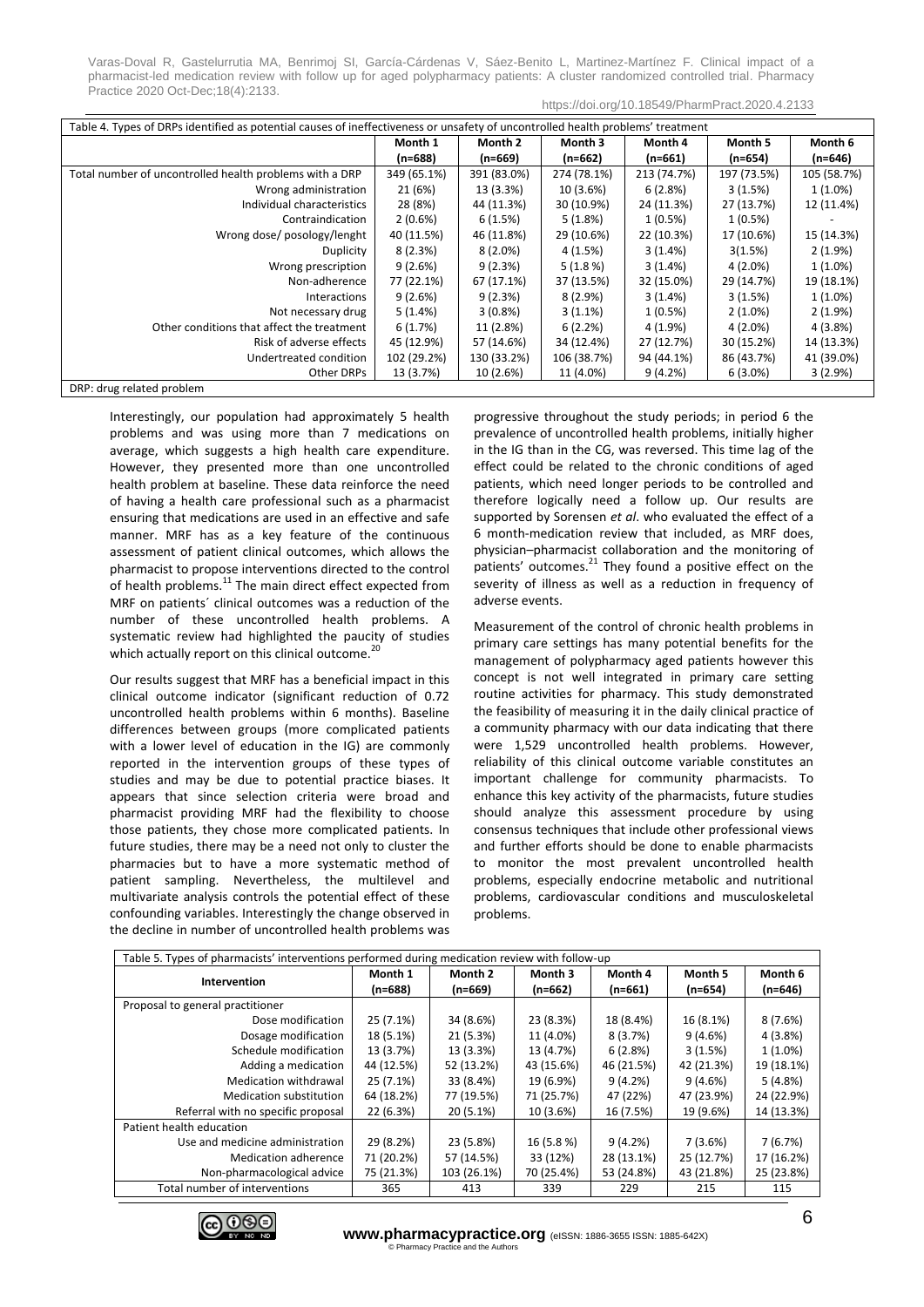https://doi.org/10.18549/PharmPract.2020.4.2133

Another difficulty of complex interventions assessment is to understand which part of the intervention contributed to the effects observed. The description of DRPs identified and interventions implemented across the six months provides important evidence about the potential to link them with the clinical impact. The more we understand the causes of lack of control of health problems, the more effective our interventions will be. In a recent study with community-dwelling aged patients a mean of 4.8 DRPs per patient were identified, a higher prevalence compared to our results, despite being a slightly younger population taking less medicines.<sup>22</sup> The main reason for this difference is that pharmacists in our study have reported only those DRPs potentially related to uncontrolled health problems whereas most of the studies on DRPs do not distinguish between potential and real causes of medication failures. With this new approach pharmacists can address specifically those process indicators that may have a higher impact on patient´s clinical outcomes. These intervention and acceptance ratios are also like those obtained in the study of Rhalimi *et al*. 23

addition of a skilled community pharmacist to the primary care team could contribute to the improvement of aged polypharmacy patients' health status and to reduce their problems related with the use of medicines. MRF conducted by community pharmacists during 6 months significantly reduced the number of uncontrolled health problems of aged polypharmacy patients by means of identifying DRPs, performing educational interventions with patients, and proposing medication changes to general practitioners. Decision makers could use this evidence when designing the management strategies for polypharmacy patients, considering the inclusion of the pharmacist in the primary health care team to improve the efficiency of the health care system.

# **CONFLICT OF INTEREST**

The authors declare that there are no competing interests.

# **FUNDING**

## **CONCLUSIONS**

This study provides evidence on the role of the pharmacist for aged patients' clinical outcomes. It suggests that the This work was supported by an unrestricted grant from Cinfa Laboratories to the Spanish Council of Pharmacy Colleges which in turn funded the University of Granada.

# **References**

- 1. World Population Ageing: 1950-2050 [Internet]. New York: United Nations. Available at: <http://www.un.org/esa/population/publications/worldageing19502050/> (accessed Feb 13, 2014).
- 2. Turner G, Clegg A; British Geriatrics Society; Age UK; Royal College of General Practioners. Best practice guidelines for the management of frailty: a British Geriatrics Society, Age UK and Royal College of General Practitioners report. Age Ageing. 2014;43(6):744-747.<https://doi.org/10.1093/ageing/afu138>
- 3. Sorensen L, Stokes JA, Purdie DM, Woodward M, Roberts MS. Medication management at home: medication-related risk factors associated with poor health outcomes. Age Ageing. 2005;34(6):626-632.<https://doi.org/10.1093/ageing/afi202>
- 4. Aspinall S, Sevick MA, Donohue J, Maher R, Hanlon JT. Medication errors in older adults: a review of recent publications. Am J Geriatr Pharmacother. 2007;5(1):75-84[. https://doi.org/10.1016/j.amjopharm.2007.03.009](https://doi.org/10.1016/j.amjopharm.2007.03.009)
- 5. ElDesoky ES. Pharmacokinetic-pharmacodynamic crisis in the elderly. Am J Ther. 2007;14(5):488-498. <https://doi.org/10.1097/01.mjt.0000183719.84390.4d>
- 6. Wolff JL, Starfield B, Anderson G. Prevalence, expenditures, and complications of multiple chronic conditions in the elderly. Arch Intern Med. 2002;162(20):2269-2276.<https://doi.org/10.1001/archinte.162.20.2269>
- 7. Wiedenmayer K, Summers RS, Mackie CA, Gous AG, Everard M. Developing Pharmacy Practice: A Focus on Patient Care. Available at:

<https://www.fip.org/files/fip/publications/DevelopingPharmacyPractice/DevelopingPharmacyPracticeEN.pdf> (accessed Aug 17, 2020).

- 8. Moullin JC, Sabater-Hernández D, Fernandez-Llimos F, Benrimoj SI. Defining professional pharmacy services in community pharmacy. Res Social Adm Pharm. 2013;9(6):989-995.<https://doi.org/10.1016/j.sapharm.2013.02.005>
- 9. Benrimoj SI, Feletto E, Gastelurrutia MA, Martinez-Martinez F, Faus MJ. A holistic and integrated approach to implementing cognitive pharmaceutical services. Ars Pharm. 2010;51(2):69-87.
- 10. Grupo de Expertos de Foro de Atención Farmacéutica. [Consensus document]. Madrid: CGCOF; 2008.
- 11. Pharmaceutical Care Research Group, University of Granada (Spain). Pharmacotherapy follow-up: The Dader method (3rd revision: 2005). Pharm Pract (Granada). 2006;4(1):44-53.
- 12. Sáez-Benito L, Fernandez-Llimos F, Feletto E, Gastelurrutia MA, Martinez-Martinez F, Benrimoj SI. Evidence of the clinical effectiveness of cognitive pharmaceutical services for aged patients. Age Ageing. 2013;42(4):442-449. <https://doi.org/10.1093/ageing/aft045>
- 13. Jokanovic N, Tan EC, Sudhakaran S, Kirkpatrick CM, Dooley MJ, Ryan-Atwood TE, Bell JS. Pharmacist-led medication review in community settings: An overview of systematic reviews. Res Social Adm Pharm. 2017;13(4):661-685. <https://doi.org/10.1016/j.sapharm.2016.08.005>
- 14. Craig P, Dieppe P, Macintyre S, Michie S, Nazareth I, Petticrew M. Developing and evaluating complex interventions: new guidance [Internet]. London: Medical Research Council. Available at[: https://mrc.ukri.org/documents/pdf/complex](https://mrc.ukri.org/documents/pdf/complex-interventions-guidance/)[interventions-guidance/](https://mrc.ukri.org/documents/pdf/complex-interventions-guidance/) (accessed Aug 17, 2020).
- 15. Campbell MK, Piaggio G, Elbourne DR, Altman DG; CONSORT Group. Consort 2010 statement: extension to cluster randomised trials. BMJ. 2012;345:e5661.<https://doi.org/10.1136/bmj.e5661>